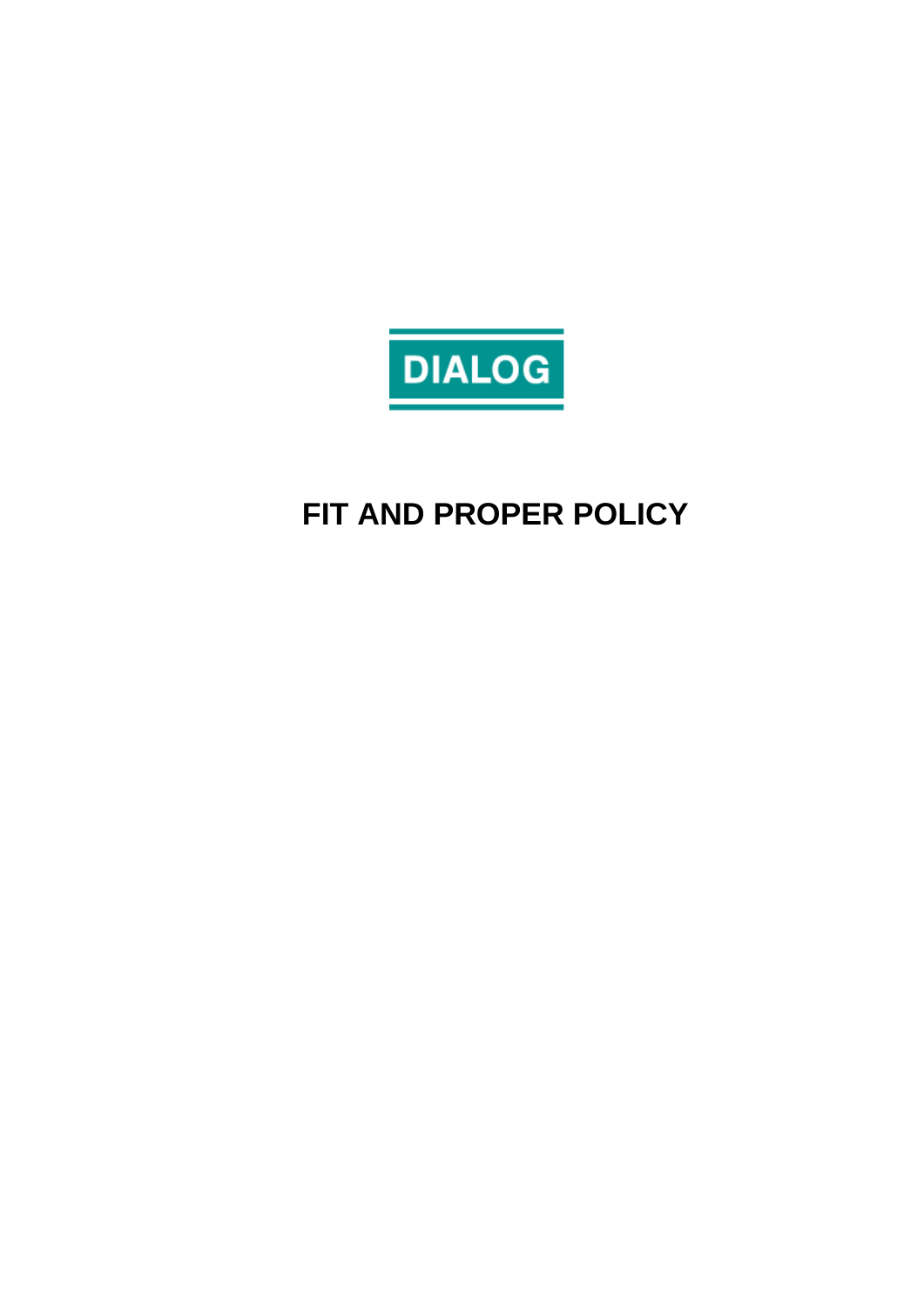## **FIT AND PROPER POLICY**

The Board of Directors ("Board") of DIALOG Group Berhad ("DIALOG" or "the Company") believes that having a strong corporate governance framework is the key to enhancing shareholders' value and ensuring a firm commitment to the sustainability of the Company. With that in mind, the appointed directors in the Company and its subsidiaries should consist of qualified individuals with a diverse set of skills, experience, knowledge, integrity, competence, time and commitment to effectively discharge their roles as directors.

This Fit and Proper Policy ("Policy") has been established and adopted to guide the Nomination Committee ("NC") and the Board in their review and assessment of candidates that are to be appointed or seeking re-election on the Board of DIALOG.

The Policy also serves as a guide for the subsidiaries in their selection of their director candidates.

The Policy is to be read in conjunction with the Board Charter.

Any person to be appointed or re-elected as a director of the Company, or its subsidiaries should be assessed, individually and collectively, based on the following considerations:-

- 1. Character and Integrity
	- a) Probity
		- is compliant with legal obligations, regulatory requirements and professional standards.
		- has not been obstructive, misleading or untruthful in dealings with regulatory bodies or a court of law.
	- b) Personal integrity
		- has not perpetrated or participated in any business practices which are deceitful, oppressive improper (whether unlawful or not), or which otherwise reflect discredit on his/her professional conduct.
		- service contract (i.e. in the capacity of management or director) had not been terminated in the past due to concerns on personal integrity.
		- has not abused other positions (i.e. political appointment) to facilitate government relations for the company in a manner that contravenes the principles of good governance.
	- c) Financial integrity
		- manages personal debts or financial affairs satisfactorily.
		- demonstrates ability to fulfil personal financial obligations as and when they fall due.
	- d) Reputation
		- is of good repute in the financial and business community.
		- has not been the subject of civil or criminal enforcement action, in managing or governing an entity for the past 5 years.
		- has not been substantially involved in the management of a business or company which has failed, where that failure has been occasioned in part by deficiencies in that management.